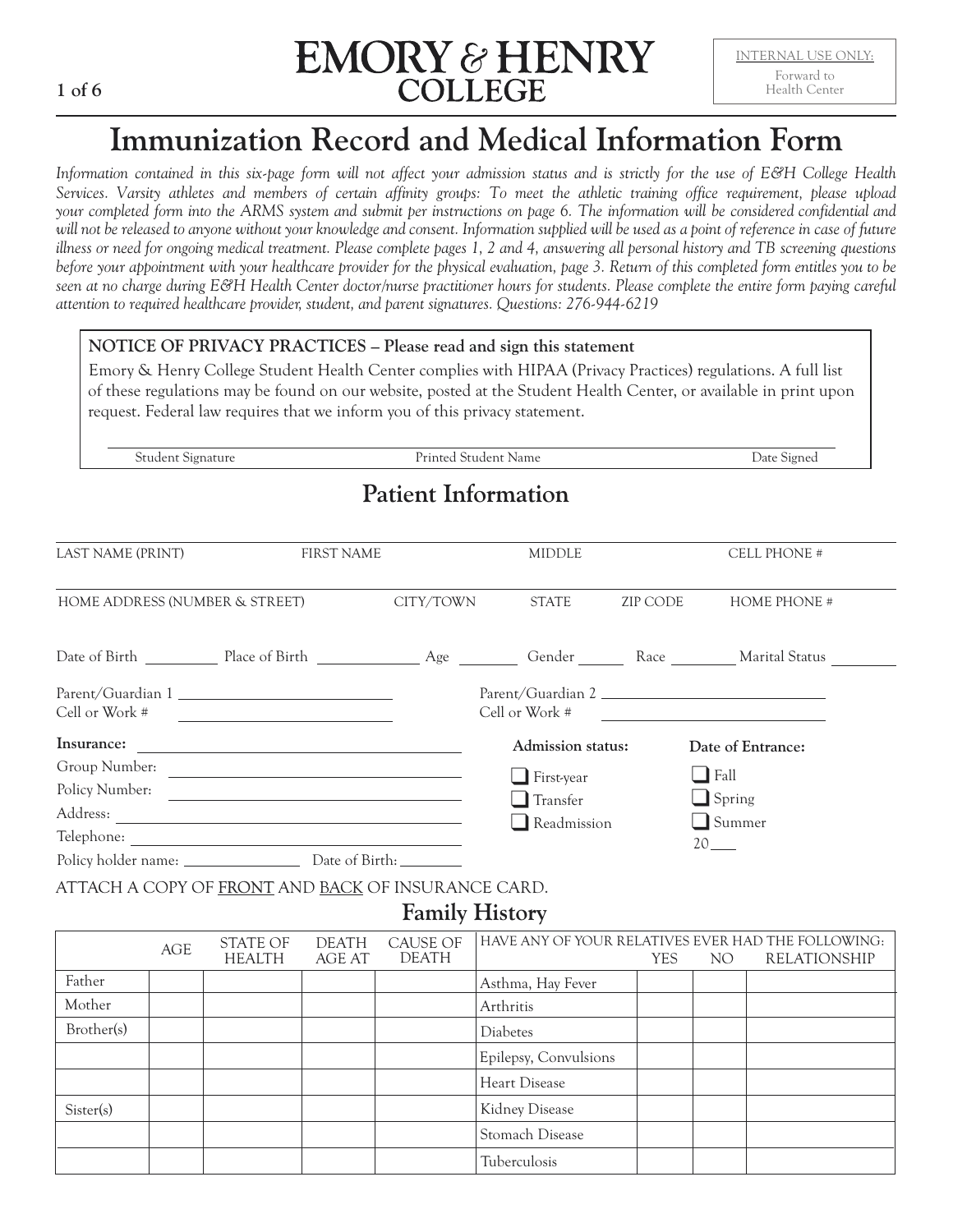# **Personal History**

*If you have ever had any of the following conditions or symptoms, please place a check mark in the appropriate box.*

| ADHD/ADD                                   | <b>Eating Disorders</b> |                                      | Pain/Pressure in Chest          |  |
|--------------------------------------------|-------------------------|--------------------------------------|---------------------------------|--|
| Acne/Skin Problems                         | Female Only             |                                      | Palpitations (Heart)            |  |
| Allergy (if so, list)                      |                         | Irregular Period                     | Pneumonia                       |  |
| Medications                                |                         | Severe Cramps                        | Recent Gain or Loss of Weight   |  |
| Seasonal                                   |                         | <b>Excessive Flow</b>                | Recurrent Colds                 |  |
| Foods (types)                              |                         | Eye Trouble/Glasses/Contacts         | Rheumatic Fever or Heart Murmur |  |
| Anemia/Blood Disorder                      |                         | Frequent Anxiety/Worry/Nervousness   | Scarlet Fever                   |  |
| Appendectomy                               | Frequent Depression     |                                      | Seizures                        |  |
| Arthritis                                  |                         | Gallbladder Trouble or Gallstones    | Sexually Transmitted Disease    |  |
| Gum or Tooth Trouble<br>Asthma             |                         |                                      | Shortness of Breath             |  |
| <b>Back Problems</b><br><b>GYN</b> Surgery |                         |                                      | Sinusitis                       |  |
| Cardiac Problems                           |                         | Headaches Frequent/Migrane/Recurrent | Stomach or Intestinal Trouble   |  |
| Chicken Pox<br>Date $\_{$                  |                         | Head Injury with Unconsciousness     | Surgery                         |  |
| Chronic Cough                              | Hernia Repair           |                                      | Thyroid Problems                |  |
| Concussion(s)                              | Hepatitis/Jaundice      |                                      | Tonsillectomy                   |  |
| COVID-19<br>$Date(s)$ <sub>___</sub>       |                         | High or Low Blood Pressure           | Tuberculosis                    |  |
| Dental Appliances                          | Insomnia                |                                      | Tumor, Cancer, Cyst             |  |
| Diabetes                                   | Kidney Stones           |                                      | Urinary Infections/Problems     |  |
| Disease or Injury of Joints/Bone           | Measles                 |                                      | Other                           |  |
| Dizziness, Fainting                        | Mononucleosis (Mono)    |                                      | Other                           |  |
| Drug/Alcohol Problem                       | Mumps                   |                                      | Other                           |  |
| Ear, Nose, Throat Trouble                  | Neurological Disorder   |                                      | Other                           |  |

#### **Explain Conditions Checked:**

| Has your physical activity been restricted during the past five years?<br>(Give reasons and durations.)                                                                      |                    |                |
|------------------------------------------------------------------------------------------------------------------------------------------------------------------------------|--------------------|----------------|
| Do you take any medication? If yes, give name and dosage on attached sheet.                                                                                                  | ves                | n <sub>0</sub> |
| Have you had any illnesses or injuries requiring hospitalization? (Give details.)                                                                                            | $\blacksquare$ ves | no             |
| Have you received any treatment or counseling for a nervous condition, personality or character<br>disorder, or emotional problems? (Give diagnosis and dates of treatment.) | $\blacksquare$ ves | I no           |
| Have you consulted or been treated by clinics, physicians, healers, or other practitioners within<br>the past five years (other than routine checkups)?                      | <b>ves</b>         | n <sub>O</sub> |
| Are you on medication for cramps or the regulation of periods? (If so, name)                                                                                                 | ves                | n <sub>0</sub> |
| Have you been rejected or discharged from military service because of physical, emotional, or<br>other reasons? (If so, give reasons.)                                       | ves                |                |

Student's Signature Date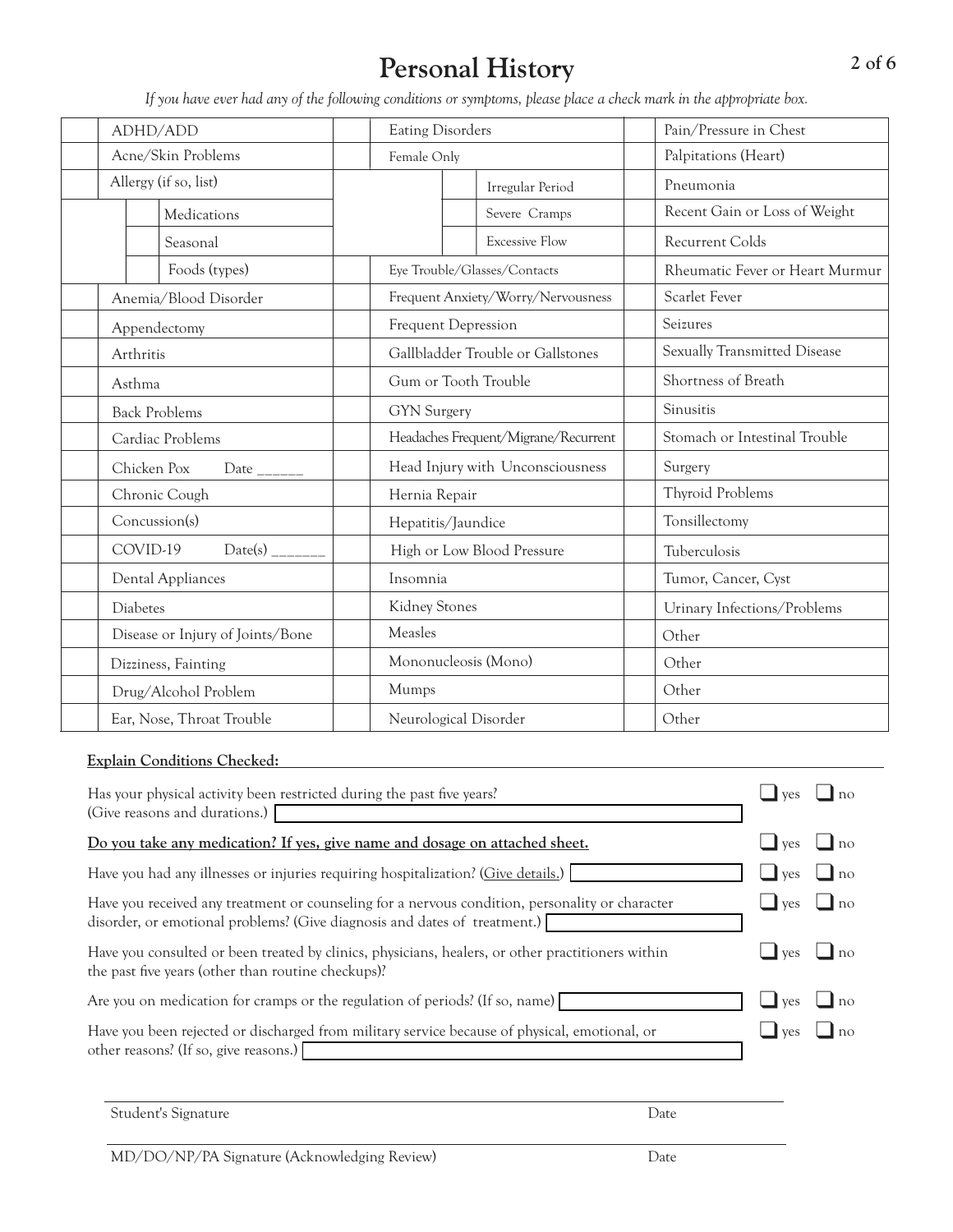## **Physical Evaluation**

To the Examining Physician: Please review the student's history (page 2) and complete this physicial form. Please comment on all positive answers. THIS STUDENT HAS BEEN ACCEPTED. The information supplied will not affect their status and will be used only as a background for providing health care.

|                         |                                           |                                                                        |                                                                                                               |       |               | Sex:    | $\Box$ Male $\Box$ Female                                                                                                               |
|-------------------------|-------------------------------------------|------------------------------------------------------------------------|---------------------------------------------------------------------------------------------------------------|-------|---------------|---------|-----------------------------------------------------------------------------------------------------------------------------------------|
|                         | <b>LAST NAME</b>                          |                                                                        | <b>FIRST NAME</b>                                                                                             |       | <b>MIDDLE</b> |         |                                                                                                                                         |
|                         | Height: __________ feet __________ inches |                                                                        | Weight:______________________ lbs.                                                                            |       |               |         | Underweight                                                                                                                             |
|                         |                                           | Corrected Vision: Right-20/____________ Left-20/________               |                                                                                                               |       |               |         |                                                                                                                                         |
| Pupils: Equal _________ |                                           | Unequal $\_\_\_\_\_\_\_\_\_\_\_\_\_\_\_\_\_\_\_\_\_\_\_\_\_\_\_\_\_\_$ |                                                                                                               |       |               |         |                                                                                                                                         |
|                         |                                           |                                                                        |                                                                                                               |       |               |         |                                                                                                                                         |
|                         |                                           |                                                                        |                                                                                                               |       |               |         |                                                                                                                                         |
|                         |                                           |                                                                        | Urinalysis: glucose: ___________ protein: __________ micro: ___________ Hemoglobin (gm/dL) or Hematocrit (%): |       |               |         |                                                                                                                                         |
|                         |                                           |                                                                        | ARE THERE ABNORMALITIES OF THE FOLLOWING SYSTEMS? DESCRIBE FULLY. USE ADDITIONAL SHEET IF NEEDED.             |       |               |         |                                                                                                                                         |
| $\Box$ yes              | $\Box$ no                                 |                                                                        | Head, Ears, Nose, or Throat                                                                                   |       |               |         |                                                                                                                                         |
| $\Box$ yes              | $\Box$ no                                 | Respiratory                                                            |                                                                                                               |       |               |         |                                                                                                                                         |
| $\Box$ yes              | $\ln 0$                                   | Cardiovascular                                                         |                                                                                                               |       |               |         |                                                                                                                                         |
| $\Box$ yes              | $\Box$ no                                 | Gastrointestinal                                                       |                                                                                                               |       |               |         |                                                                                                                                         |
| $\Box$ yes              | $\ln 0$                                   | Hernia                                                                 |                                                                                                               |       |               |         |                                                                                                                                         |
| $\Box$ yes              | $\Box$ no                                 | Eyes                                                                   |                                                                                                               |       |               |         |                                                                                                                                         |
| $\Box$ yes              | $\Box$ no                                 | Genitourinary                                                          |                                                                                                               | Male: |               | Female: |                                                                                                                                         |
| $\Box$ yes              | $\ln 0$                                   | Musculoskeletal                                                        |                                                                                                               |       |               |         |                                                                                                                                         |
| $\Box$ yes              | $\Box$ no                                 |                                                                        | Metabolic/Endocrine                                                                                           |       |               |         |                                                                                                                                         |
| $\Box$ yes              | $\ln$                                     | Neuropsychiatric                                                       |                                                                                                               |       |               |         |                                                                                                                                         |
| $\Box$ yes              | $\Box$ no                                 | Skin                                                                   |                                                                                                               |       |               |         |                                                                                                                                         |
| $\Box$ yes              | $\Box$ no                                 | Other:                                                                 |                                                                                                               |       |               |         |                                                                                                                                         |
|                         |                                           |                                                                        |                                                                                                               |       |               |         |                                                                                                                                         |
|                         |                                           |                                                                        |                                                                                                               |       |               |         |                                                                                                                                         |
|                         |                                           |                                                                        |                                                                                                               |       |               |         |                                                                                                                                         |
|                         |                                           |                                                                        |                                                                                                               |       |               |         |                                                                                                                                         |
|                         |                                           |                                                                        | Recommendations for physical activity (PE, intramurals) and participation in varsity sports.                  |       |               |         | Unlimited Limited                                                                                                                       |
|                         |                                           |                                                                        | Do you have any recommendations regarding the care of this student?                                           |       | ves           | no      |                                                                                                                                         |
|                         |                                           |                                                                        | Is the patient now under treatment for any medical or emotional condition?                                    |       | ves           | no      |                                                                                                                                         |
| <b>Varsity Athlete</b>  |                                           |                                                                        | $Sport:$ <sub>--</sub>                                                                                        |       |               |         |                                                                                                                                         |
|                         |                                           |                                                                        |                                                                                                               |       |               |         | Per NCAA rules, all athletes must show proof of Sickle Cell Trait Testing from either a newborn panel, a hemoglobin solubility test, or |
|                         |                                           | a current lab blood draw sickle cell trait screening test.             | Documentation is required. Copy showing result must be attached.                                              |       |               |         |                                                                                                                                         |
|                         |                                           |                                                                        |                                                                                                               |       |               |         |                                                                                                                                         |
|                         |                                           |                                                                        | Tuberculin (TB) Screening Questionnaire is required. Please complete pages 4 and 5 (including signature).     |       |               |         |                                                                                                                                         |
|                         | MD/DO/NP/PA Signature                     |                                                                        | Print Last Name                                                                                               |       |               |         | Date                                                                                                                                    |

| MD/DO/NP/PA Signature | Print Last Name |       | Date     |              |  |
|-----------------------|-----------------|-------|----------|--------------|--|
|                       |                 |       |          |              |  |
| Address               | Citv            | State | Zip Code | Office Phone |  |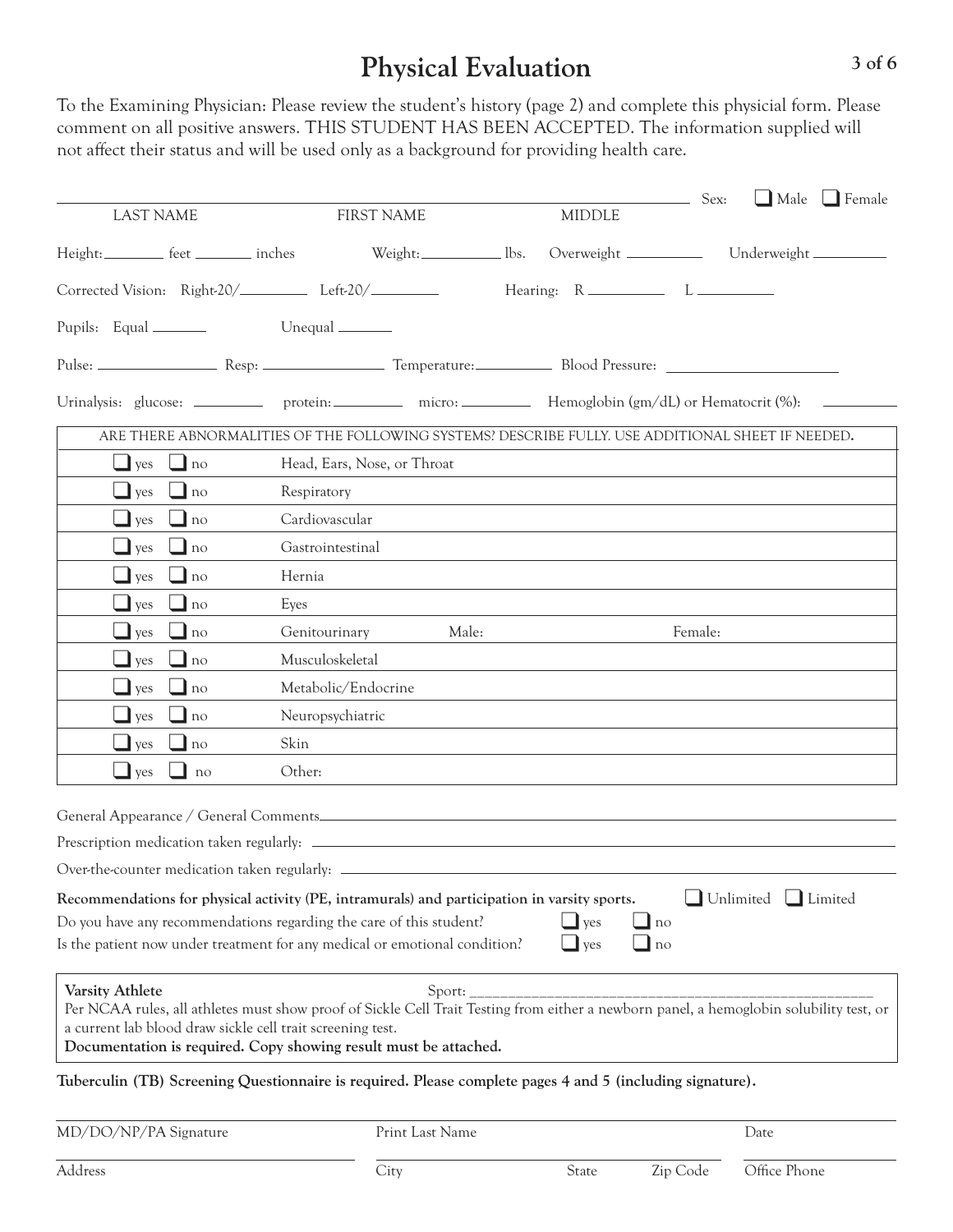#### Part I: Tuberculosis (TB) Screening Questionnaire (to be completed by incoming students)

| Please answer the following questions:     |                        |                                                                                                     |                           |                             |
|--------------------------------------------|------------------------|-----------------------------------------------------------------------------------------------------|---------------------------|-----------------------------|
|                                            |                        | Have you ever had close contact with persons known or suspected to have active TB disease?          | $\Box$ Yes                | N <sub>0</sub>              |
|                                            |                        | Were you born in one of the countries listed below that have a high incidence of active TB disease? | $\Box$ Yes                | $\square$ No                |
| (If yes, please CIRCLE the country, below) |                        |                                                                                                     |                           |                             |
|                                            |                        |                                                                                                     |                           |                             |
| Afghanistan                                | China, Macao SAR       | $\sqcap$ Haiti                                                                                      | $\Box$ Morocco            | Solomon Islands             |
| Algeria                                    | <b>Colombia</b>        | Honduras                                                                                            | $\Box$ Mozambique         | Somalia                     |
| Angola                                     | $\Box$ Comoros         | <b>I</b> India                                                                                      | Myanmar                   | South Africa                |
| Anguilla                                   | $\Box$ Congo           | Indonesia                                                                                           | Namibia                   | South Sudan                 |
| Argentina                                  | Democratic People's    | Iraq                                                                                                | Nauru                     | Sri Lanka                   |
| Armenia                                    | Republic of Korea      | Kazakhstan                                                                                          | $\Box$ Nepal              | Sudan                       |
| Azerbaijan                                 | Democratic Republic of | Kenya                                                                                               | Nicaragua                 | Suriname                    |
| Bangladesh                                 | the Congo              | Kiribati                                                                                            | $\Box$ Niger              | Tajikistan                  |
| Belarus                                    | $\Box$ Djibouti        | Kuwait                                                                                              | $\Box$ Nigeria            | $\Box$ Thailand             |
| Belize                                     | $\Box$ Dominica        | Kyrgyzstan                                                                                          | $\Box$ Niue               | Timor-Leste                 |
| Benin                                      | Dominican Republic     | Lao People's Democratic                                                                             | Northern Mariana Islands  | $\bigcap$ Togo              |
| Bhutan                                     | $\mathsf{T}$ Ecuador   | Republic                                                                                            | Pakistan                  | $\mathsf{T}$ okelau         |
| Bolivia (Plurinational                     | $\Box$ El Salvador     | Latvia                                                                                              | $\sqcap$ Palau            | Tunisia                     |
| State of                                   | Equatorial Guinea      | Lesotho                                                                                             | Panama                    | Turkmenistan                |
| Bosnia and Herzegovina                     | $\Box$ Eritrea         | Liberia                                                                                             | Papua New Guinea          | $\mathsf{Tuvalu}$           |
| Botswana                                   | Eswatini               | Libya                                                                                               | Paraguay                  | Uganda                      |
| Brazil                                     | Ethiopia               | Lithuania                                                                                           | $\mathsf{Peru}$           | Ukraine                     |
| Brunei Darussalam                          | $\sqcap$ Fiji          | Madagascar                                                                                          | $\Box$ Philippines        | United Republic of Tanzania |
| Bulgaria                                   | French Polynesia       | Malawi                                                                                              | Portugal                  | $\exists$ Uruguay           |
| Burkina Faso                               | $\sqcap$ Gabon         | Malaysia                                                                                            | Qatar                     | <b>Uzbekistan</b>           |
| Burundi                                    | $\Box$ Gambia          | Maldives                                                                                            | Republic of Korea         | $\Box$ Vanuatu              |
| Cotê d'Ivoire                              | Georgia                | Mali                                                                                                | Republic of Moldova       | Venezuela (Bolivarian       |
| Cabo Verde                                 | $\sqcap$ Ghana         | Malta                                                                                               | Romania                   | Republic of)                |
| Cambodia                                   | Greenland              | Marshall Islands                                                                                    | <b>Russian Federation</b> | Viet Nam                    |
| Cameroon                                   | $\sqcap$ Guam          | Mauritania                                                                                          | Rwanda                    | $\mathbb{Y}$ emen           |
| Central African Republic                   | $\Box$ Guatemala       | Mexico                                                                                              | Sao Tome and Principe     | Zambia                      |
| Chad                                       | Guinea                 | Micronesia (Federated                                                                               | Senegal                   | Zimbabwe                    |
| China                                      | Guinea-Bissau          | States of) Mongolia                                                                                 | Sierra Leone              |                             |
| China, Hong Kong SAR                       | $\Box$ Guyana          |                                                                                                     | Singapore                 |                             |
|                                            |                        |                                                                                                     |                           |                             |

*Source: World Health Organization Global Health Observatory, Tuberculosis Incidence 2020. Countries and territories with incidence rates of*  ≥ *20 cases per 100,000 population. For future updates, refer to [http://www.who.int/tb/country/en/.](https://www.who.int/teams/global-tuberculosis-programme/data)*

| Have you had frequent or prolonged visits <sup>*</sup> to one or more of the countries or territories listed above<br>with a high prevalence of TB disease? (If yes, CHECK the countries or territories, above)                  | $\Box$ Yes | N <sub>0</sub> |
|----------------------------------------------------------------------------------------------------------------------------------------------------------------------------------------------------------------------------------|------------|----------------|
| Have you been a resident, volunteer and/or employee of high-risk congregate settings (e.g., correctional<br>facilities, long-term care facilities, and homeless shelters)?                                                       | $\Box$ Yes | $\Box$ No      |
| Have you been a volunteer or healthcare worker who served clients who are at increased risk for<br>active TB disease?                                                                                                            | $\Box$ Yes | $N_0$          |
| Have you ever been a member of any of the following groups that may have an increased incidence of<br>latent M. tuberculosis infection or active TB disease - medically underserved, low-income, or<br>abusing drugs or alcohol? | $\Box$ Yes | $N_{\Omega}$   |

**If the answer is YES to any of the above questions**, Emory & Henry College requires that you receive TB testing as soon as possible but at least prior to the start of the subsequent semester.

**If the answer to all of the above questions is NO**, no further testing or further action is required. \* The significance of the travel exposure should be discussed with a healthcare provider and evaluated.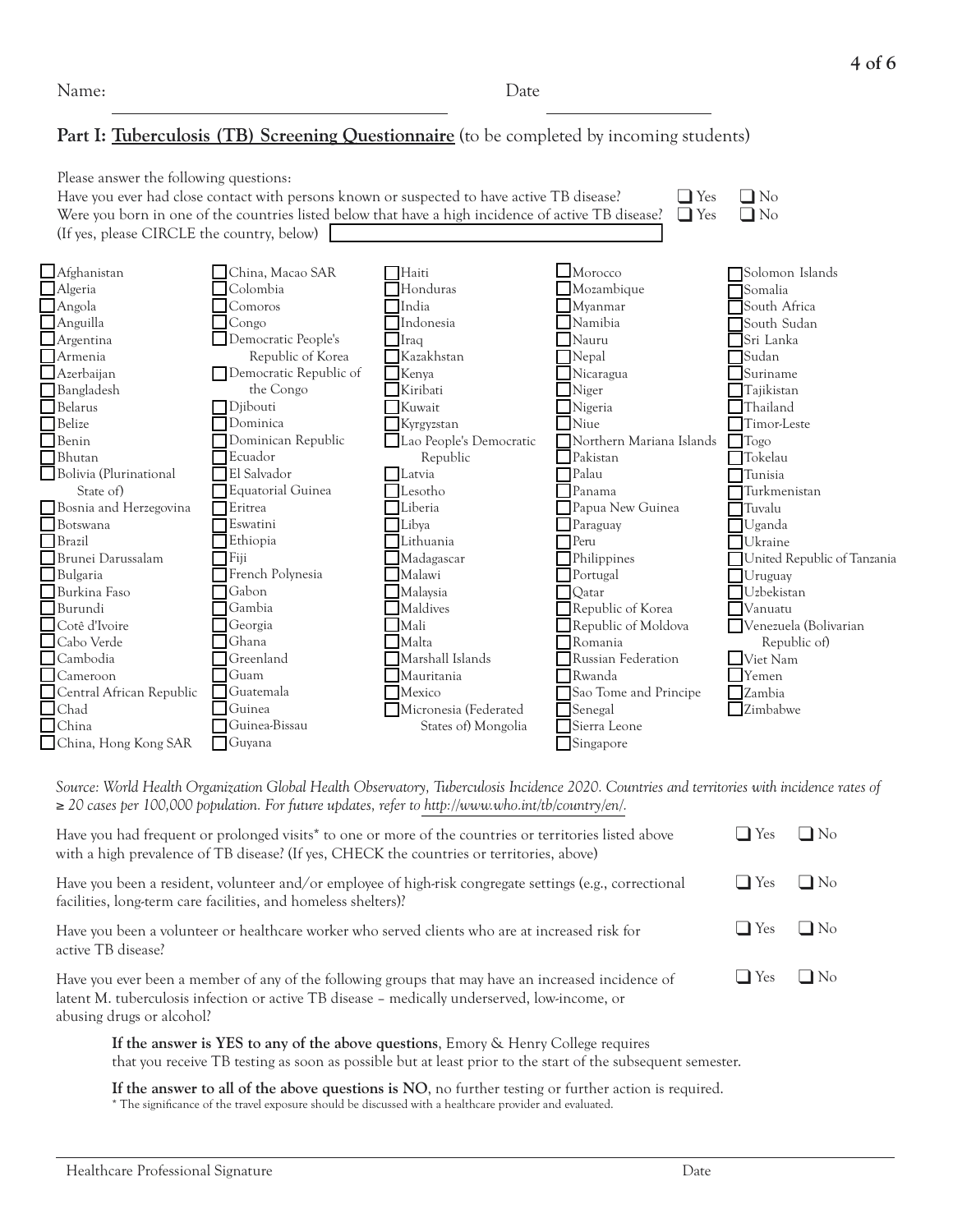### Part II. Clinical Assessment by Healthcare Provider

| Clinicians should review and verify the information in Part I. Persons answering YES to any of the questions in Part I are candidates for<br>either Mantoux tuberculin skin test (TST) or Interferon Gamma Release Assay (IGRA), unless a previous positive test has been documented. |                                                                                                                                                                                                                                                                                                                                                                                                                        |                                         |                                                                                                                                |
|---------------------------------------------------------------------------------------------------------------------------------------------------------------------------------------------------------------------------------------------------------------------------------------|------------------------------------------------------------------------------------------------------------------------------------------------------------------------------------------------------------------------------------------------------------------------------------------------------------------------------------------------------------------------------------------------------------------------|-----------------------------------------|--------------------------------------------------------------------------------------------------------------------------------|
| History of a positive TB skin test or IGRA blood test? (If yes, document below)                                                                                                                                                                                                       |                                                                                                                                                                                                                                                                                                                                                                                                                        |                                         | $Yes$ ______ No _____                                                                                                          |
| History of BCG vaccination? (If yes, consider IGRA if possible.)                                                                                                                                                                                                                      |                                                                                                                                                                                                                                                                                                                                                                                                                        |                                         | Yes ______ No _____                                                                                                            |
| 1. TB Symptom Check<br>If Yes, check below:<br>$\Box$ Coughing up blood (hemoptysis)<br>$\Box$ Unexplained weight loss<br>Proceed with additional evaluation to exclude active tuberculosis disease including chest x-ray (PA and lateral), and                                       | $\Box$ Cough (especially if lasting for 3 weeks or longer) with or without sputum production<br>$\Box$ Chest pain<br>Night sweats                                                                                                                                                                                                                                                                                      | $\Box$ Loss of appetite<br>$\Box$ Fever | Does the student have signs or symptoms of active pulmonary tuberculosis disease? Yes _____ No _____ If No, proceed to 2 or 3. |
| sputum evaluation as indicated.                                                                                                                                                                                                                                                       |                                                                                                                                                                                                                                                                                                                                                                                                                        |                                         |                                                                                                                                |
| 2. Interferon Gamma Release Assay (IGRA)                                                                                                                                                                                                                                              |                                                                                                                                                                                                                                                                                                                                                                                                                        |                                         |                                                                                                                                |
| Date Obtained: ___/___/____<br>$M$ D Y                                                                                                                                                                                                                                                | (specify method) $\Box$ QFT-GIT                                                                                                                                                                                                                                                                                                                                                                                        | $\Box$ T-Spot                           | $\Box$ other                                                                                                                   |
| Result: negative______ positive_____                                                                                                                                                                                                                                                  | indeterminate______ borderline____(T-spot only)                                                                                                                                                                                                                                                                                                                                                                        |                                         |                                                                                                                                |
| Date Obtained ___/___/___<br>$M$ D Y                                                                                                                                                                                                                                                  | $(specify method) \nQFT-GIT \nT-Spot$                                                                                                                                                                                                                                                                                                                                                                                  |                                         |                                                                                                                                |
| Result: negative_____ positive_____                                                                                                                                                                                                                                                   | indeterminate______ borderline____(T-spot only)                                                                                                                                                                                                                                                                                                                                                                        |                                         |                                                                                                                                |
| 3. Tuberculin Skin Test (TST)<br>(TST result should be recorded as actual millimeters (mm) of induration, transverse diameter; if no induration, write "0".<br>The TST interpretation should be based on mm of induration as well as risk factors.)**                                 |                                                                                                                                                                                                                                                                                                                                                                                                                        |                                         |                                                                                                                                |
| Date Given: $\frac{1}{M}$ D Y                                                                                                                                                                                                                                                         |                                                                                                                                                                                                                                                                                                                                                                                                                        |                                         |                                                                                                                                |
| Result: ________ mm of induration                                                                                                                                                                                                                                                     | **Interpretation: positive____ negative____                                                                                                                                                                                                                                                                                                                                                                            |                                         |                                                                                                                                |
| Date Given: $\frac{1}{M}$ D $\frac{1}{Y}$                                                                                                                                                                                                                                             |                                                                                                                                                                                                                                                                                                                                                                                                                        |                                         |                                                                                                                                |
| Result: ________ mm of induration                                                                                                                                                                                                                                                     | **Interpretation: positive____ negative____                                                                                                                                                                                                                                                                                                                                                                            |                                         |                                                                                                                                |
| **Interpretation guidelines:<br>>5 mm is positive:<br>Recent close contacts of an individual with infectious TB<br>$\bullet$<br>$\bullet$<br>HIV-infected persons<br>$\bullet$                                                                                                        | Persons with fibrotic changes on a prior chest x-ray, consistent with past TB disease<br>Organ transplant recipients and other immunosuppressed persons (including receiving equivalent of >15 mg/d of prednisone for >1 month.)                                                                                                                                                                                       |                                         |                                                                                                                                |
| >10 mm is positive:<br>$\bullet$<br>Injection drug users<br>$\bullet$<br>Mycobacteriology laboratory personnel<br>$\bullet$<br>Residents, employees, or volunteers in high-risk congregate settings<br>$\bullet$<br>$\bullet$<br>least 10% below ideal body weight.                   | Recent arrivals to the U.S. from high prevalence areas or who resided in one for a significant* amount of time<br>Persons with medical conditions that increase the risk of progression to TB disease including silicosis, diabetes mellitus, chronic renal failure,<br>certain types of cancer (leukemias and lymphomas, cancers of the head, neck, or lung), gastrectomy or jejunoileal bypass and weight loss of at |                                         |                                                                                                                                |
| >15 mm is positive:<br>* The significance of the travel exposure should be discussed with a healthcare provider and evaluated.                                                                                                                                                        | Persons with no known risk factors for TB who, except for certain testing programs required by law or regulation, would otherwise not be tested.                                                                                                                                                                                                                                                                       |                                         |                                                                                                                                |
| 4. Chest X-Ray: (Required if IGRA or TST is positive. Note: a single PA view is indicated in the absence of symptoms)                                                                                                                                                                 |                                                                                                                                                                                                                                                                                                                                                                                                                        |                                         |                                                                                                                                |
| Date of chest x-ray: ___/___/___                                                                                                                                                                                                                                                      | Result: normal_____                                                                                                                                                                                                                                                                                                                                                                                                    | abnormal_____                           |                                                                                                                                |